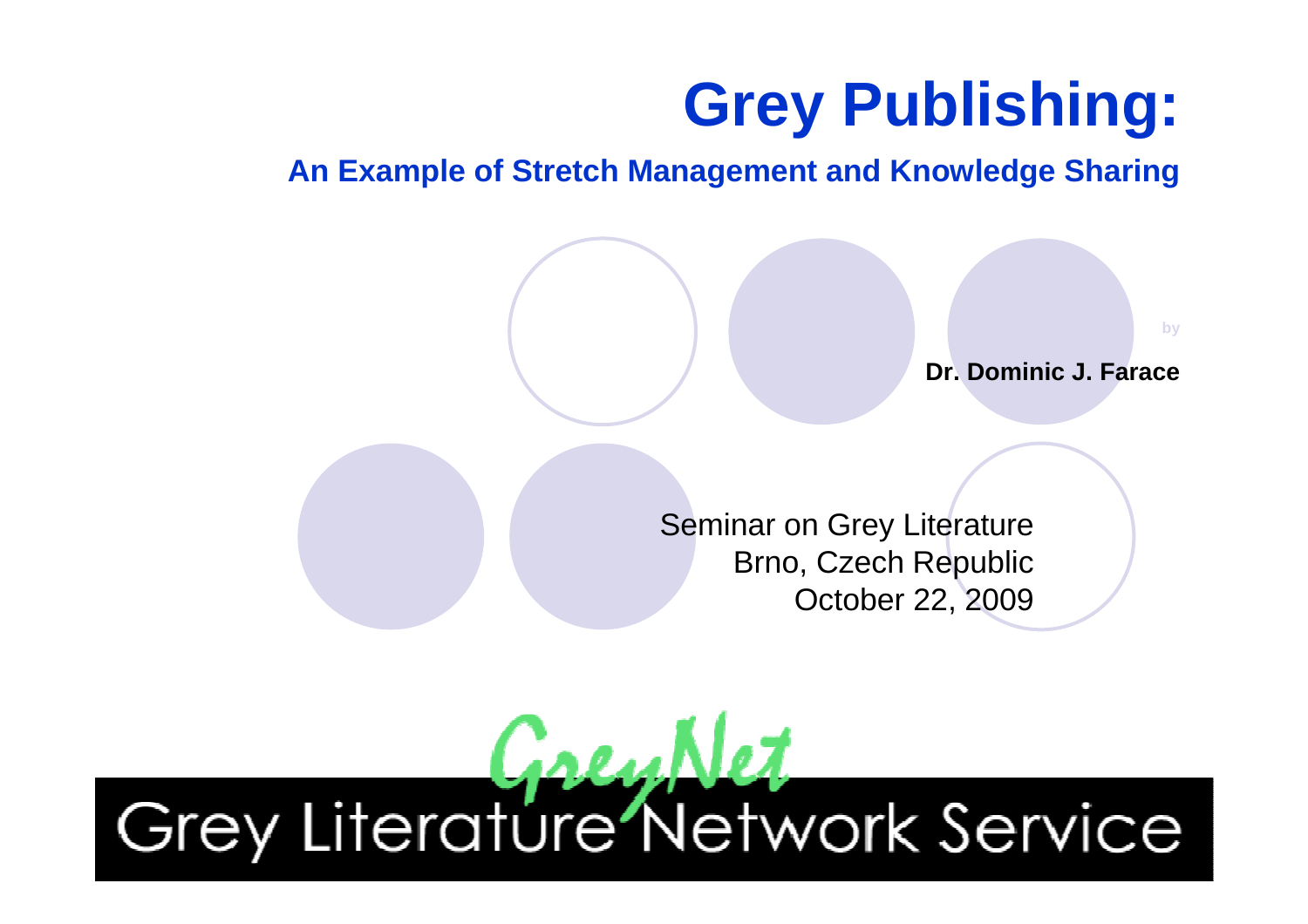## Uncontrolled Terms forGrey Literature

- $\bullet$ Ephemera
- $\bullet$ Fringe Literature
- $\bullet$ Fugitive Literature
- $\bullet$ Non-conventional literature
- $\bullet$ Non-published literature
- $\bullet$ Report Literature
- $\bullet$ Research Outputs
- Secondary Literature
- Small circulation literature
- $\bullet$ Unconventional Literature
- Unpublished Literature
- $\bullet$ **Etcetera**

Loose the "So-called"

Grey Literature Network Service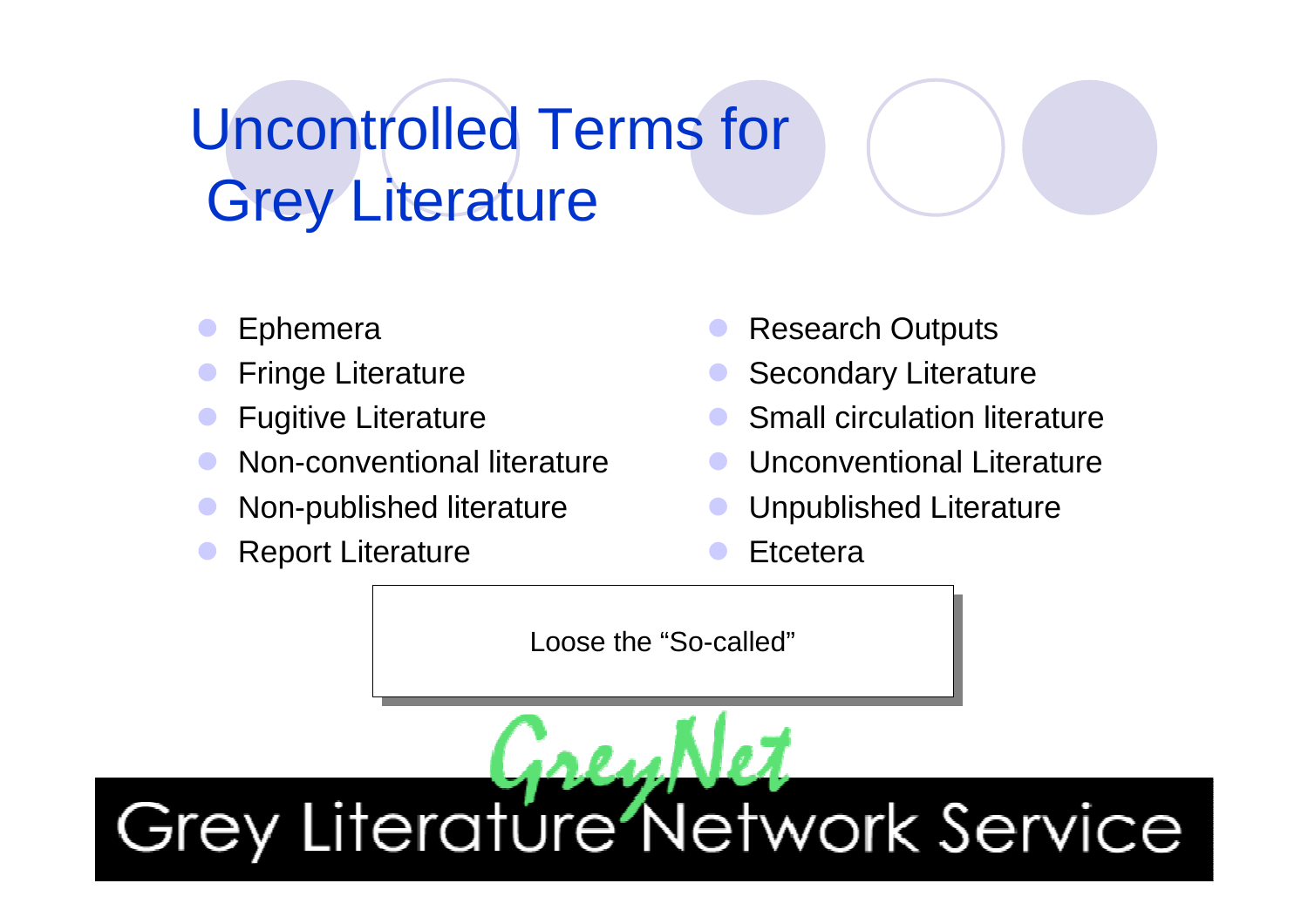# Definitions:

**Grey Literature** is information produced and distributed on all levels of government, academics, business, and industry in electronic and print formats not controlled by commercial publishing **i.e.** where publishing is not the primary activity of the producing body. **(Luxembourg, 1997 - Expanded in New York, 2004)**

**Stretch Management** "A term that came out of industry in the 1990s, which refers to extraordinary goals not only higher than the previous year but which are sustainable in the long run"

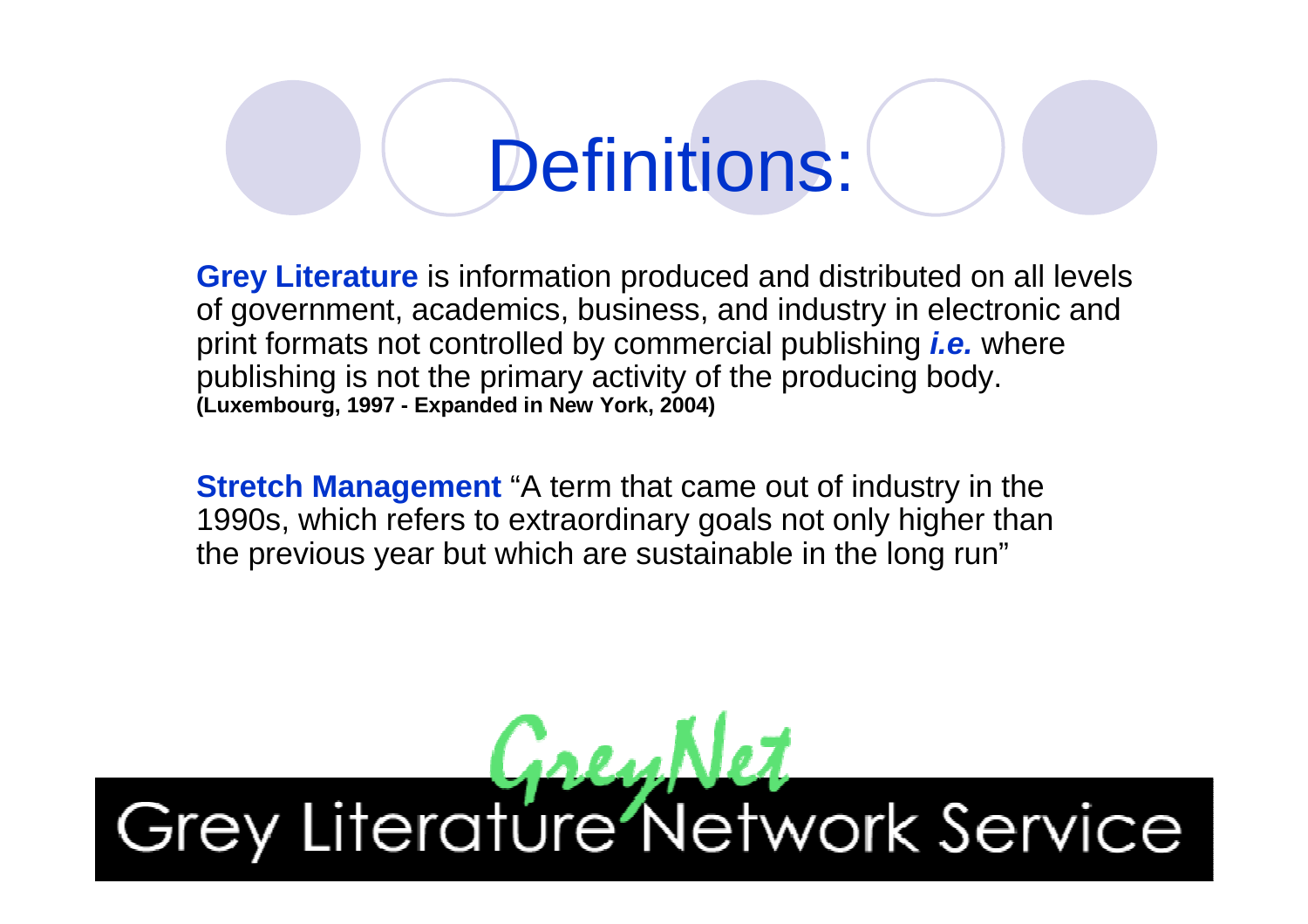# Supply Side Grey

Producing and Publishing Grey Literature

**Grey Publishers and Corporate Authors:**

**.gov** Parliament, federal agencies, local government, etc.

**.edu** Colleges, universities, research centers, laboratories, etc.

**.com** For profit organizations, Ltd., Inc., etc.

**.org**Associations, Foundations, NGO's, IGO's, etc.

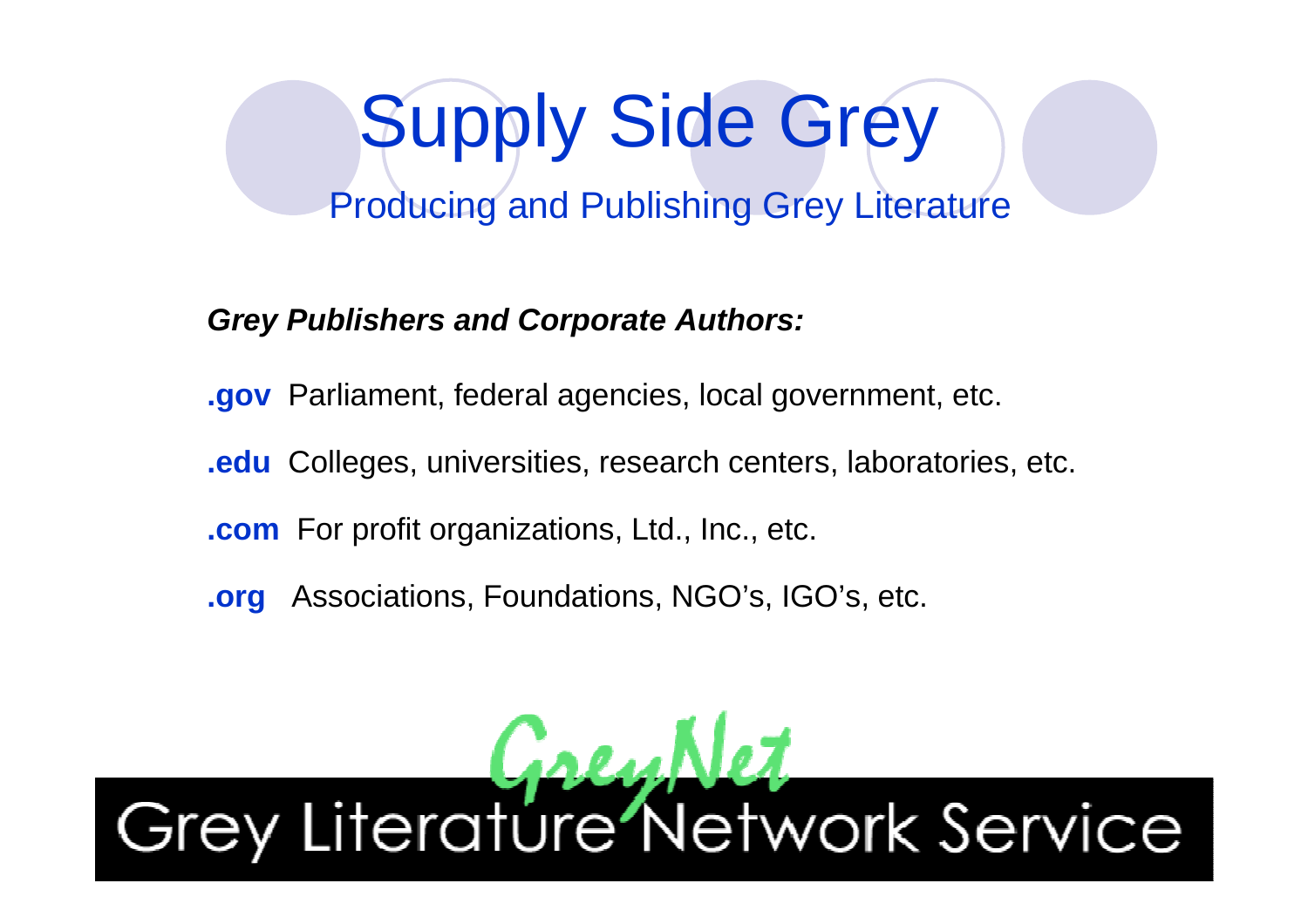## Document Types

Examples:

- **.com**annual reports, risk analyses, feasibility studies, etc.
- **.edu**working papers, dissertations, research reports, theses, etc.
- **.gov**country profiles, memoranda, intelligence reports, etc.

**Among 100's of other types of grey literature documents**

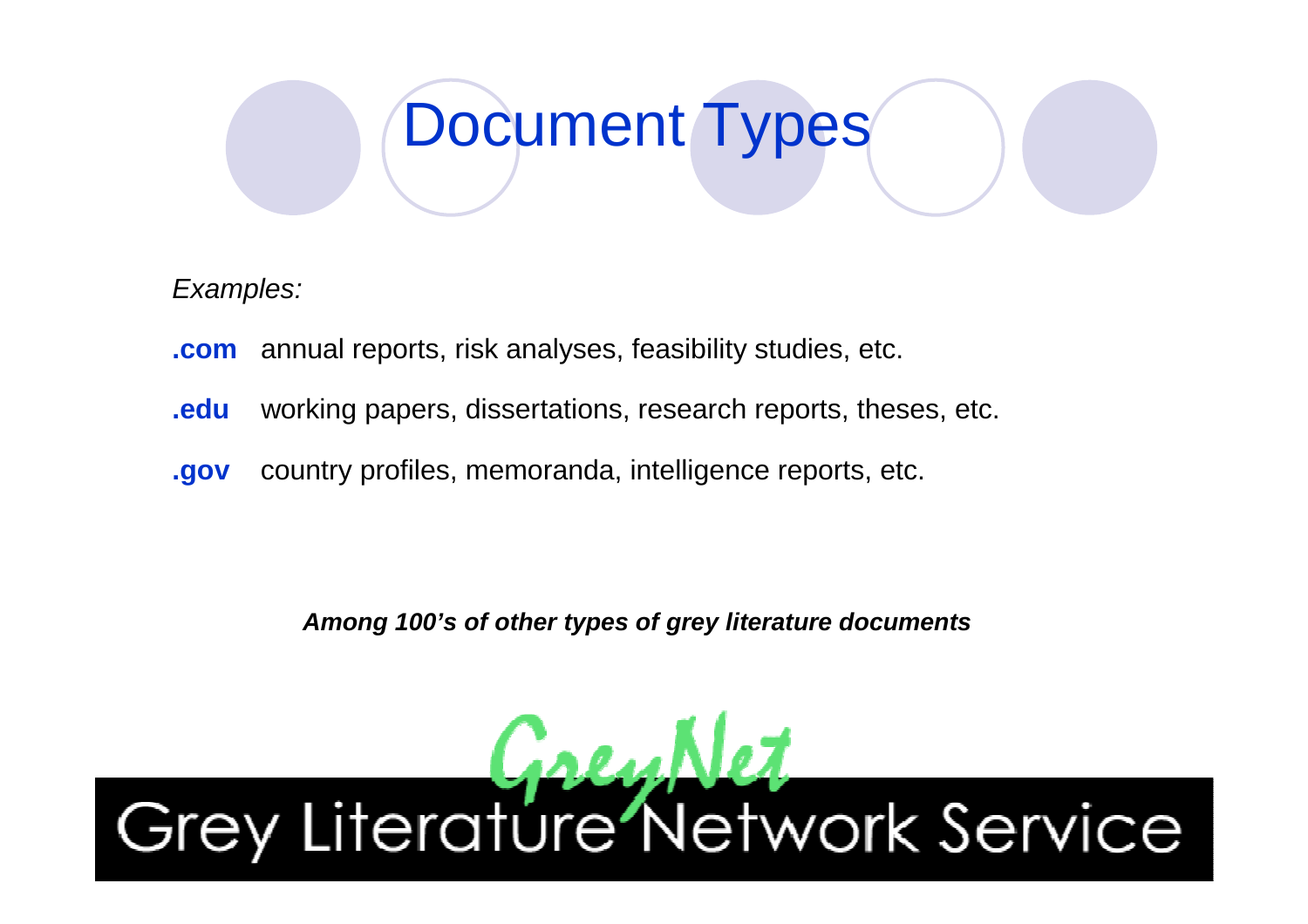## GL Conference Series

#### **International Conference Series on Grey Literature**

**GL1** (**1993**) **… GL<sup>11</sup>** (**Dec. 14-15, 2009 at the Library of Congress in Washington D.C. USA**)**GL12 (Dec. 6-7, 2010 at the National Technical Library in Prague, Czech Republic)**

#### Results of research by more than 300 authors from more thann 30 COUNtries worldwide

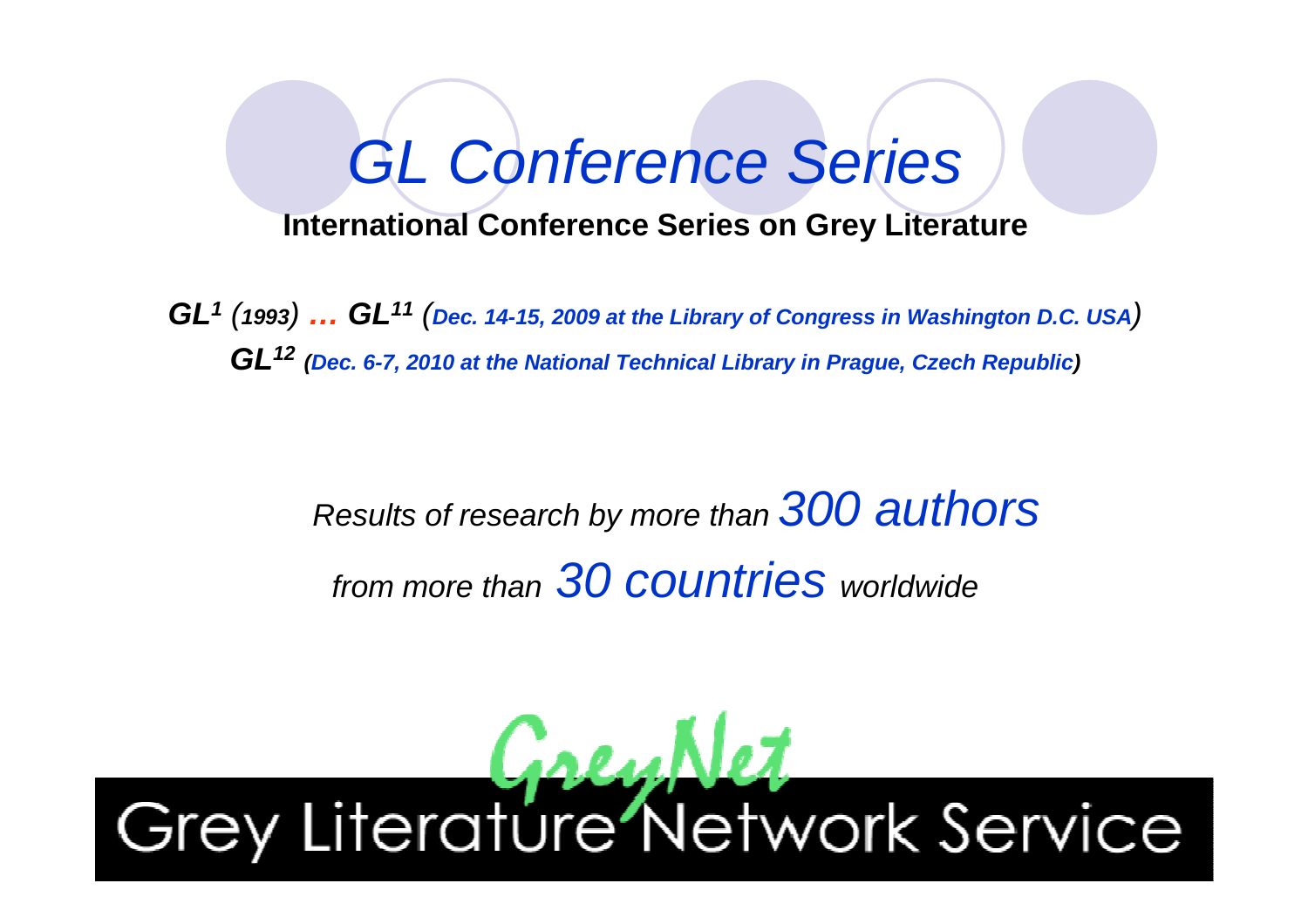## Primary and Secondary**Publications**

#### **Primary:**

Conference Papers, Conference Proceedings, Journal and Articles

#### **Secondary:**

Biographical notes, Bibliographic records and Metadata, Abstracts, Datasets, PowerPoints, etc.

**Primary + Secondary = Enriched Publication**

# Grey Literature Network Service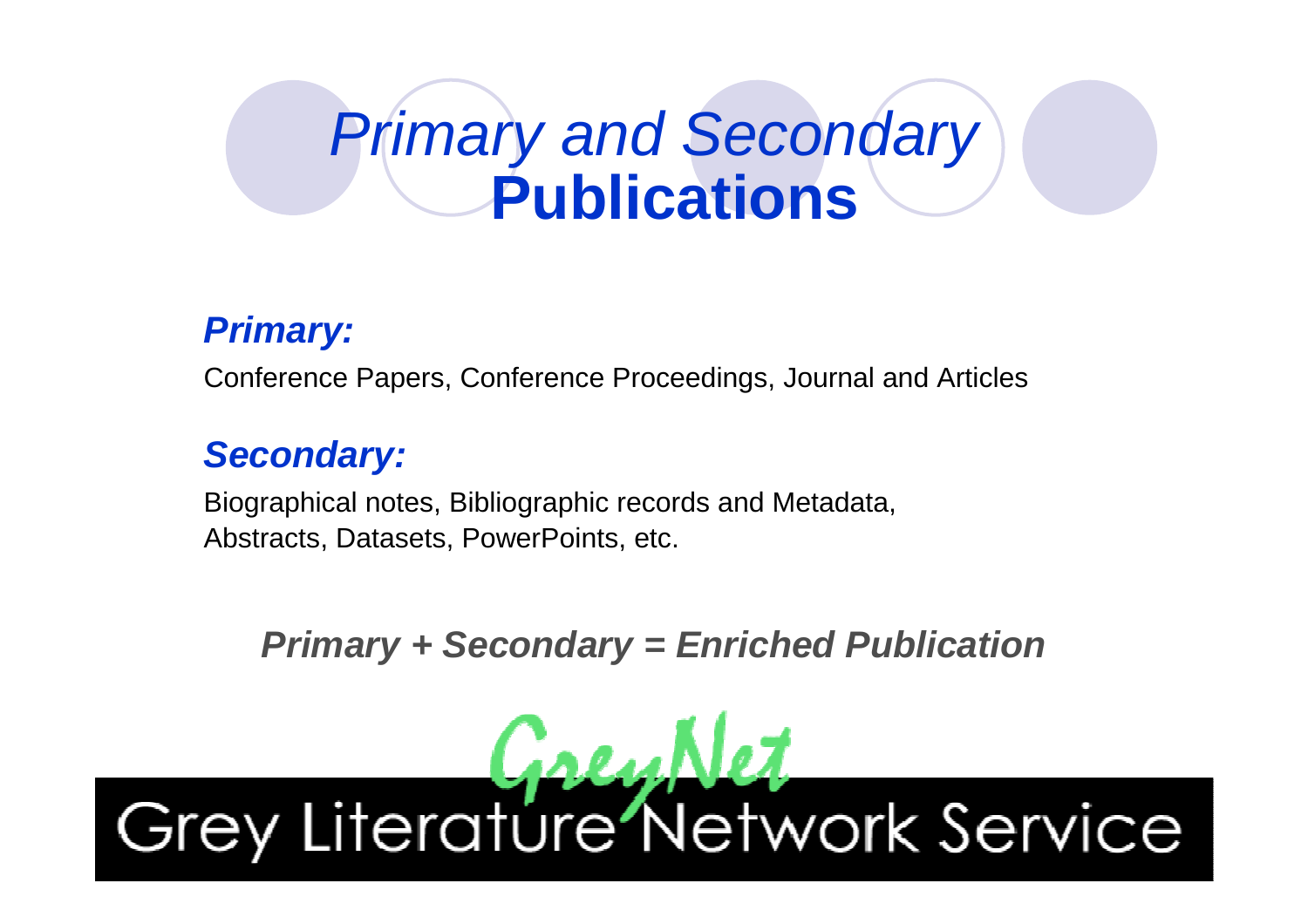## **GreyNet Publications**

#### **In Print and Electronic Formats including:**

Program books, conference proceedings, newsletters, memoranda,bibliographies, guidebooks, course material, journals, etc.

#### **And, a host of other web-based resources including:**

GreyNet Website, GreySource Index, GreyText Archive, WHOIS in Grey Literature, GreyNet Collections in theOpenSIGLE Repository, etc.

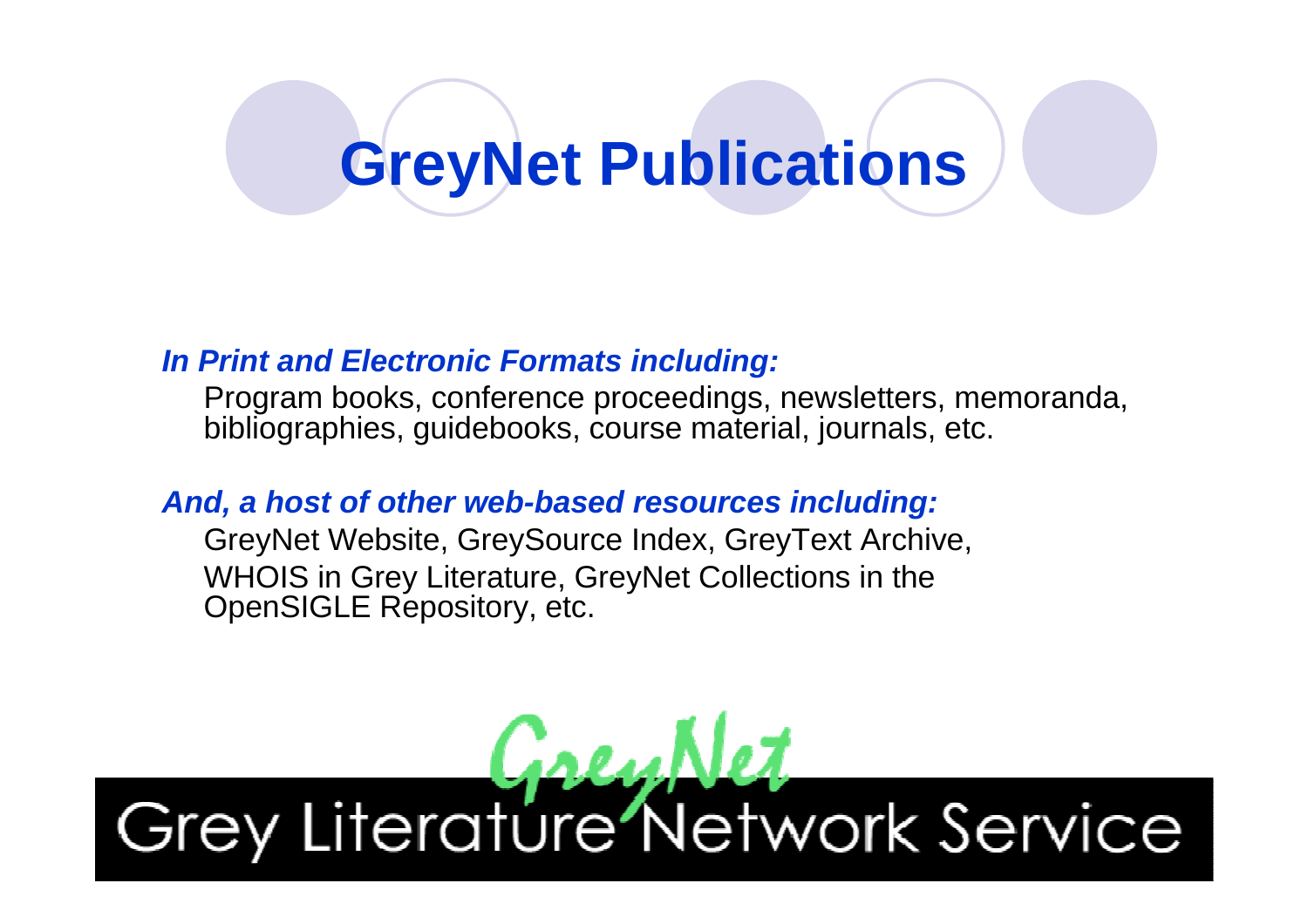## **Grey Publishing**

Grey Tech Approaches to High Tech Issues

- $\bullet$ Non-Exclusive Rights rather than Copyrights
- $\bullet$ Parallel Publishing
- $\bullet$ Licensing Agreements
- $\bullet$ Open Access
- $\bullet$ Networking and Knowledge Sharing
- $\bullet$ Community and Subject based Approaches